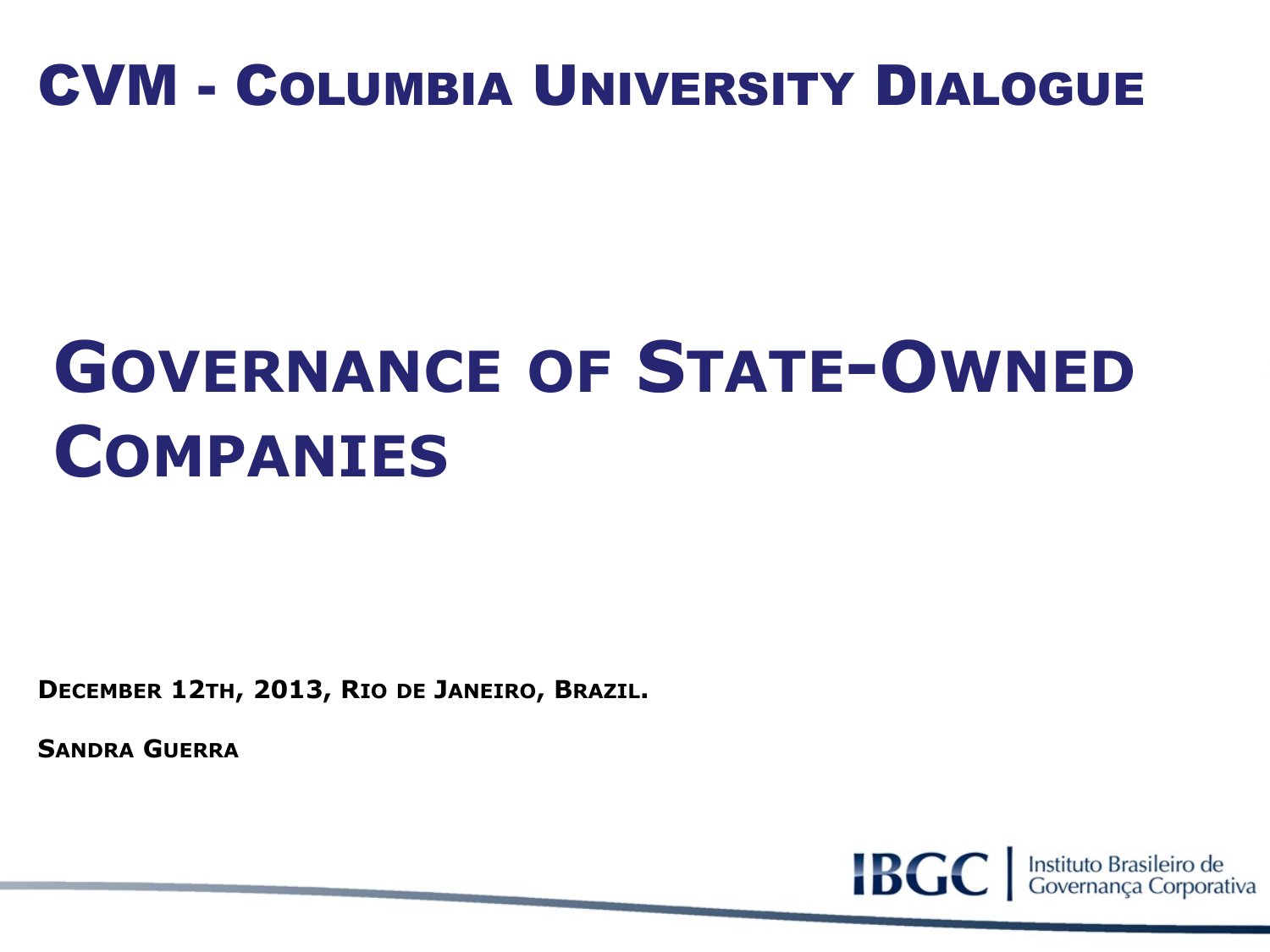# **A Contemporary Issue**

- **State capitalism remains important** after over two decades of reform and privatization.
- But SOEs now are becoming **different**
- Some are among the **largest and fastest expanding** multinational companies.
- They now **compete with private firms**.
- **10% of the world's largest** firms are stateowned controlled (204 firms)
- Their **joint sales amount to \$3.6 trillion** in 2011



Source: **State-owned enterprises in the global economy: Reason for concern?**,Max Büge, Matias Egeland, Przemyslaw Kowalski, Monika Sztajerowska, May 2013. **Leviathan in Business: Varieties of State Capitalism and Their Implications for Economic Performance**, Aldo Musacchio; Sergio G. Lazzarini, Jun, 2012

**IBGC** 

Instituto Brasileiro de<br>Governança Corporativa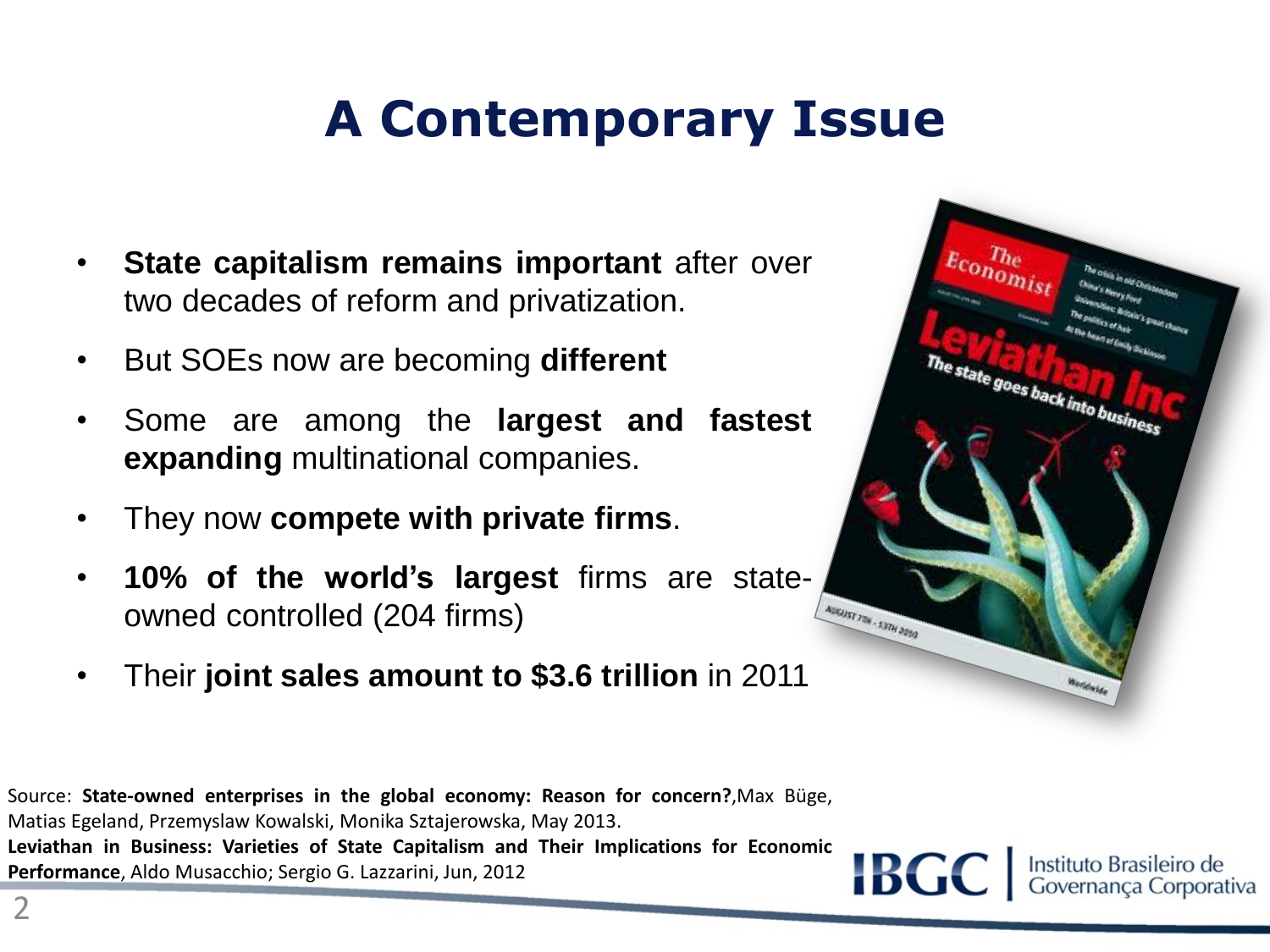#### **International Scene**

Global **top 15 firms** (2010-2011)

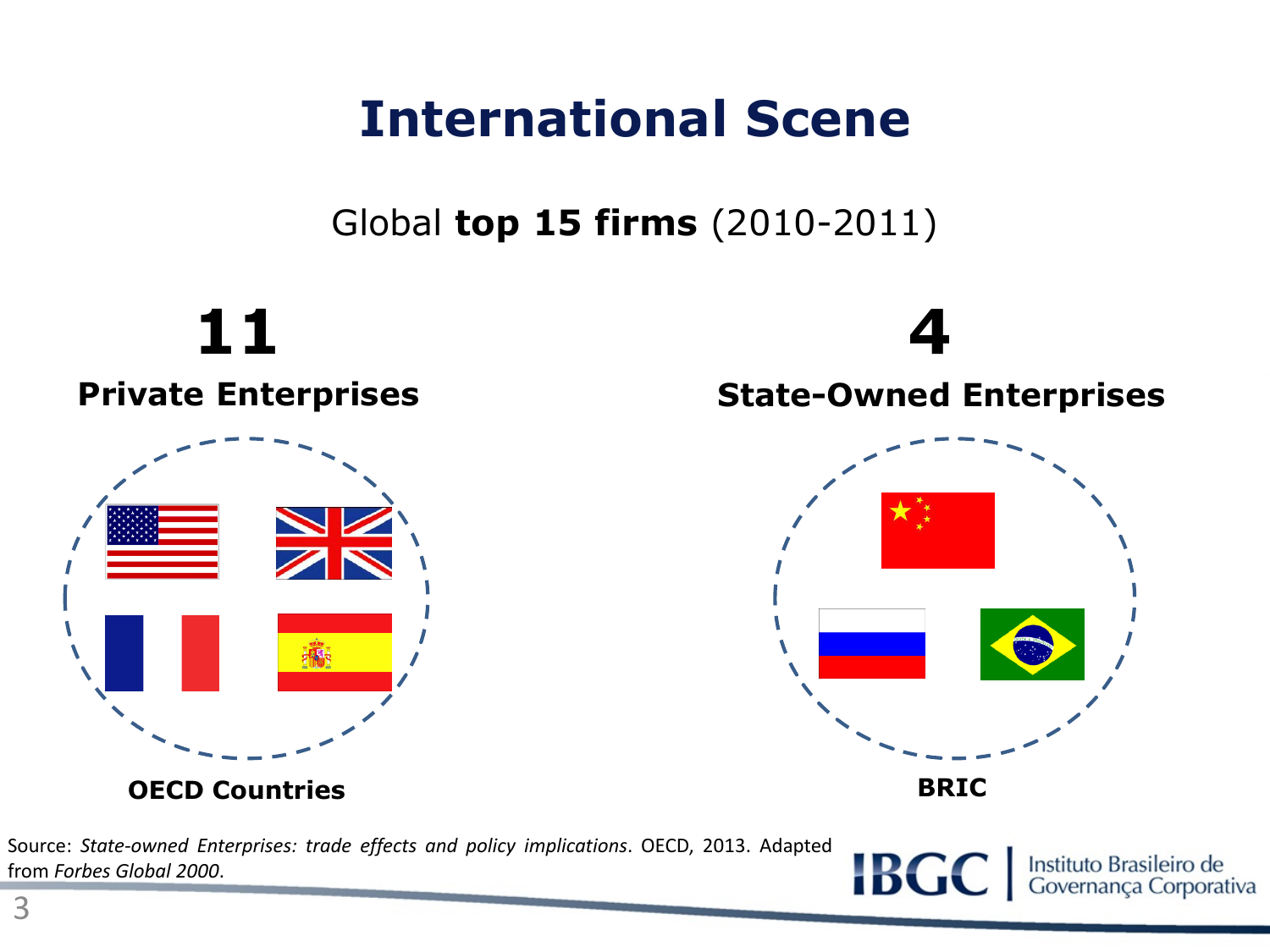#### **International Scene**

Global **top 5 SOEs** (2010-2011 )



Source*: State-owned Enterprises: trade effects and policy implications*. OECD, 2013. Adapted from *Forbes Global 2000*.

**IBGC** Instituto Brasileiro de<br>Governança Corporativa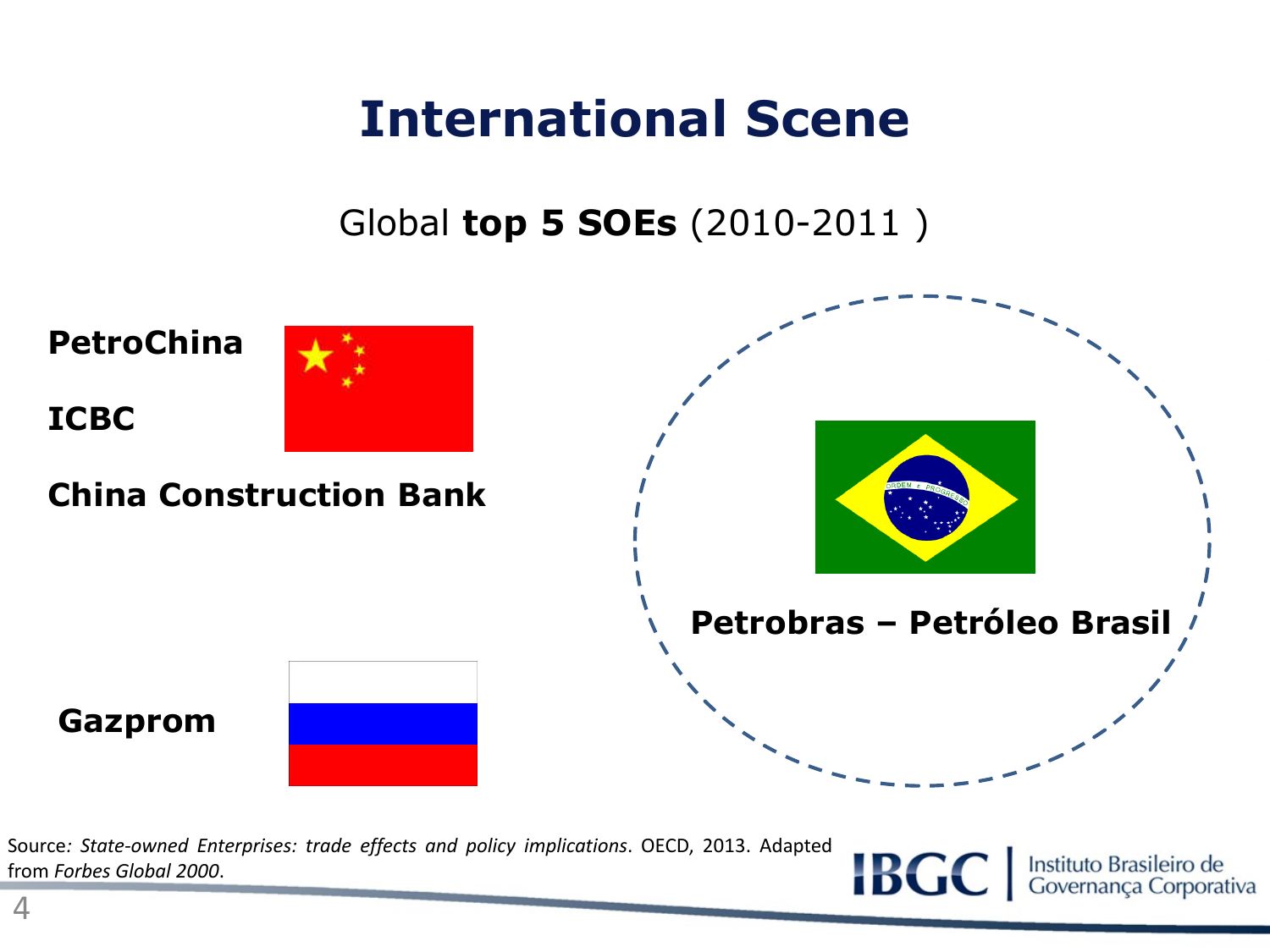#### **Challenges to State-Owned Enterprises**

- **Limited autonomy** due to political influence
- Protection from takeover and bankruptcy, **diluting accountability and undermining SOE financial discipline** as losses can be absorbed by the state
- **Complex chain of government ownership** can further **dilute accountability**
- Most SOEs also **lack the scrutiny of capital markets and shareholders**, which may reduce pressures for financial discipline and efficiency

**IBGC** 

Instituto Brasileiro de<br>Governanca Corporativa

Source: Ownership Oversight and Board Practices for Latin American State-Owned Enterprises. OECD, 2012.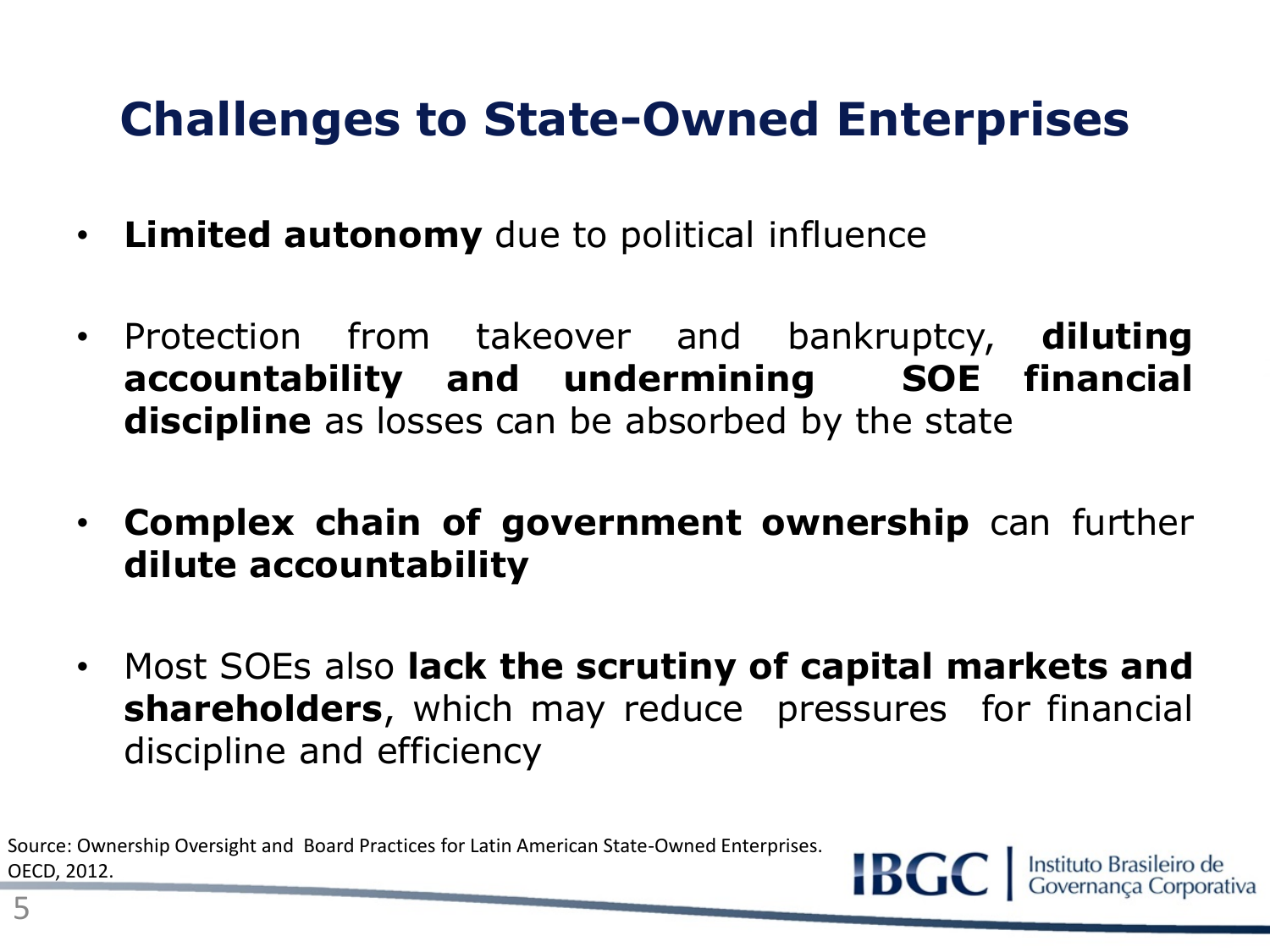#### **Governance Issues in State-Owned Enterprises**

- Ensuring an Effective Legal and Regulatory Framework for SOEs
- The State Acting as an Owner
- Equitable Treatment of Shareholders
- Relations with Stakeholders
- Transparency and Disclosure



• The Responsibilities of the Boards of State-Owned Enterprises

Source: OECD Guidelines on Corporate Governance of State-owned Enterprises. OECD, 2005.

**IBGC** Instituto Brasileiro de<br>Governanca Corporativa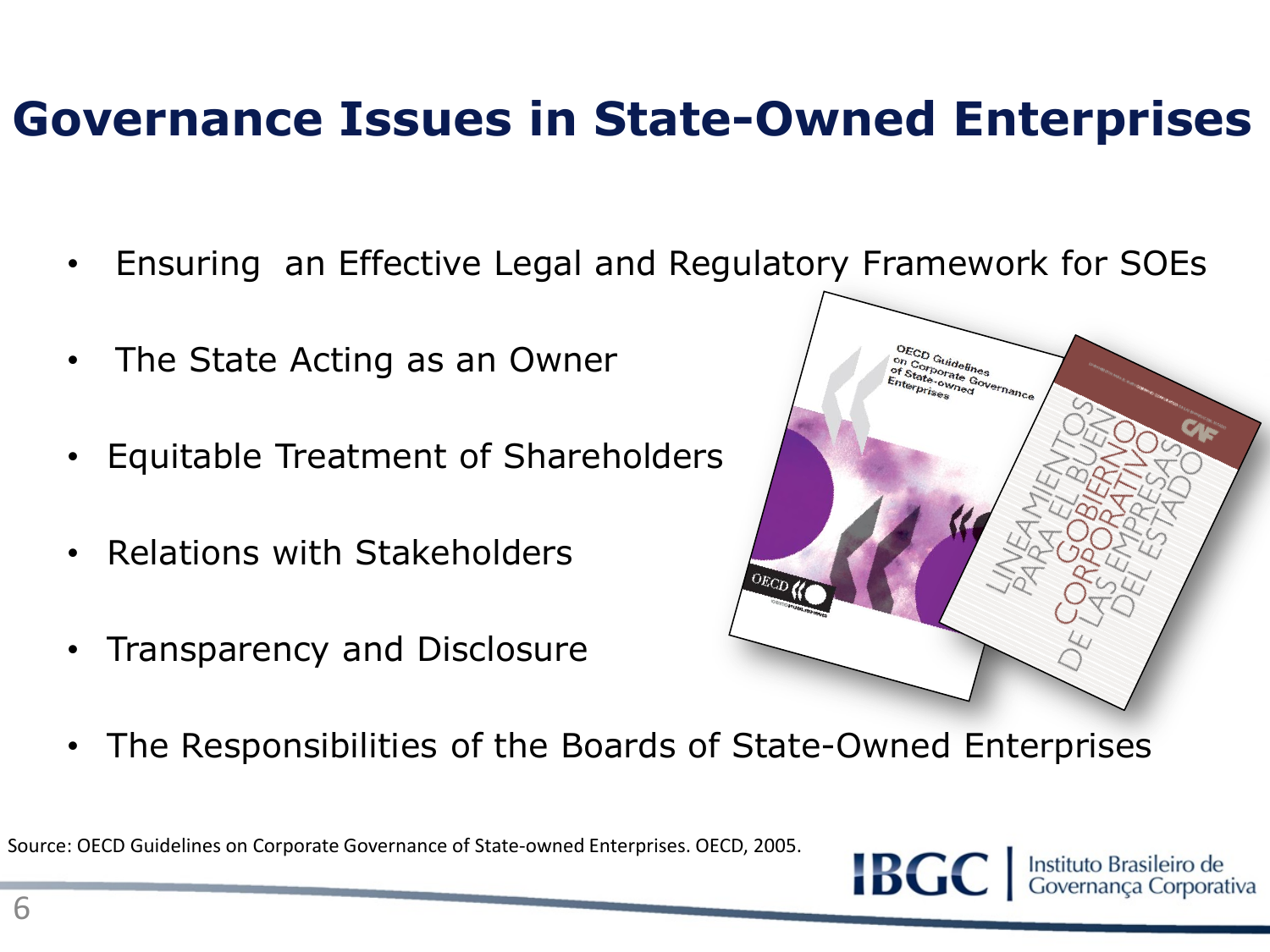## **Brazilian Scene**

Since the National Privatization Program in 1991, several companies and federal state shareholdings were privatized

• mostly in steel, chemicals and petrochemicals, fertilizers and electricity



Source: Departamento de Coordenação e Governança das Empresas Estatais. - DEST.

**IBGC**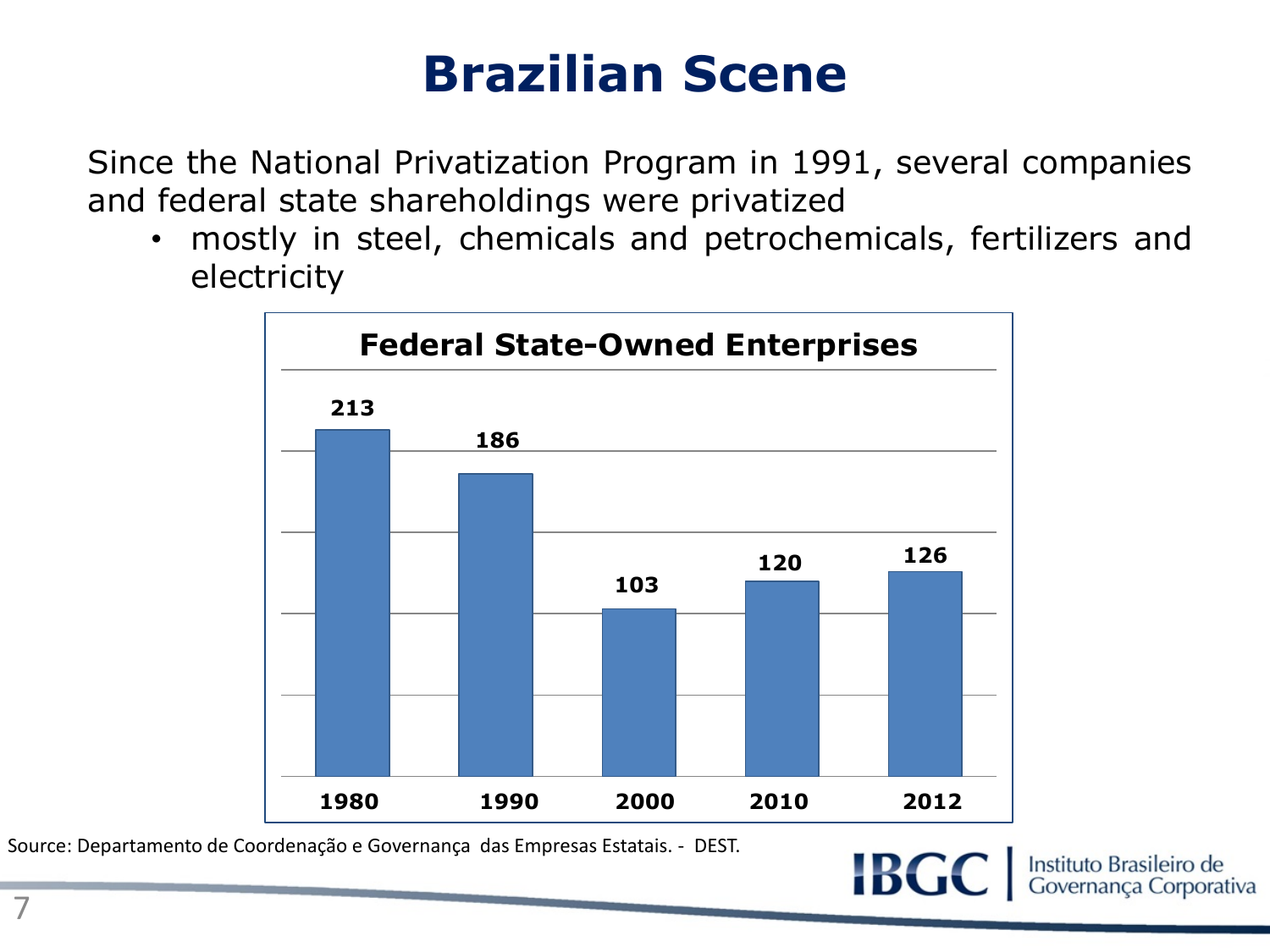## **Brazilian Scene**

New Ownership Context



- In the 2000s, SOEs have seen increased investment turnover, in particular through an **increase** in **state-owned minority shares** (Lazzarini and Musacchio, 2011).
- In the case of the **financial sector**, large SOEs like the Brazilian Development Bank (**BNDES**) have **increased dominance** through injections of government capital in the wake of the financial crisis (State-owned Enterprises: trade effects and policy implications. OECD, 2013.)

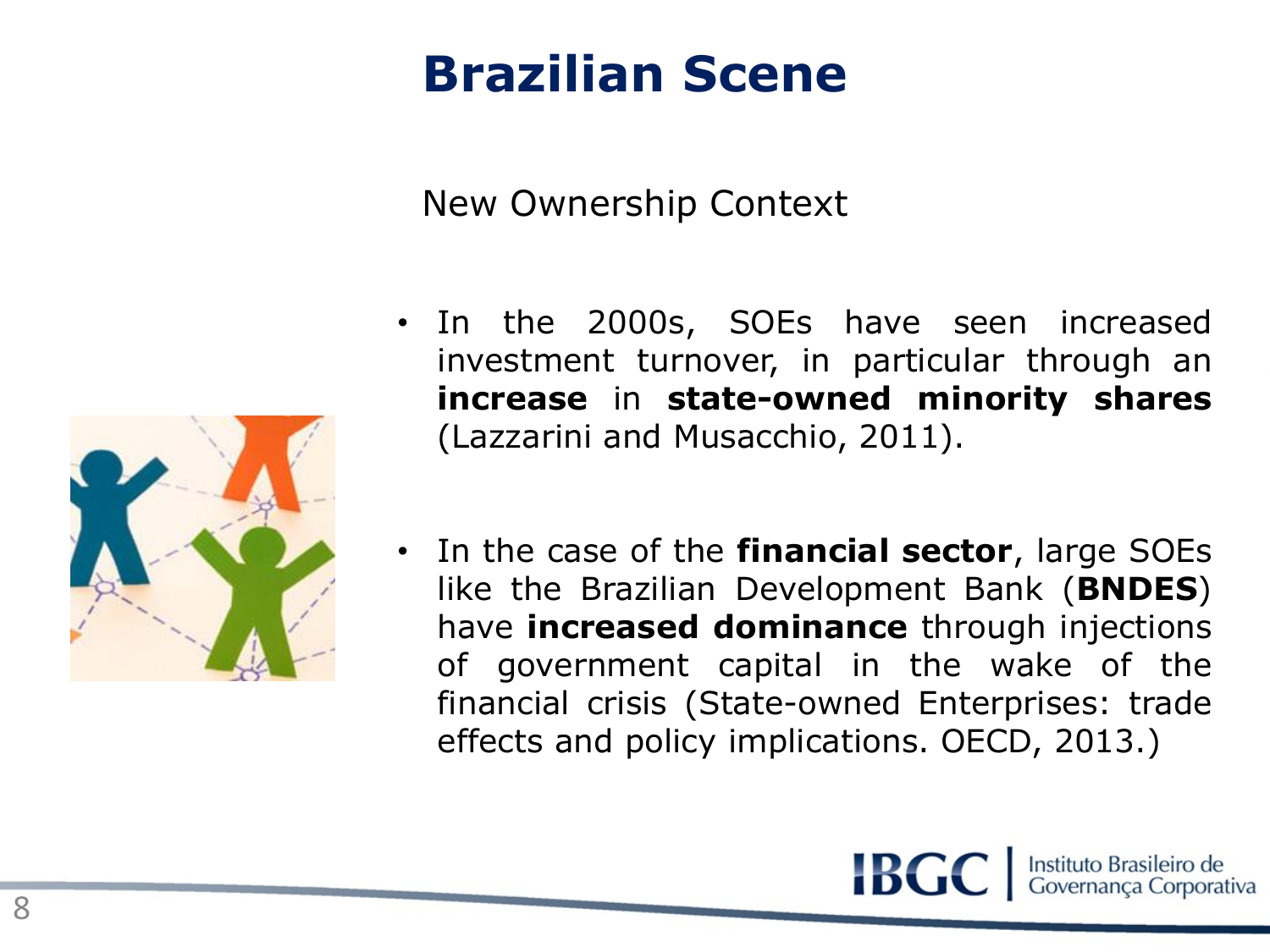## **Governance Challenges for Brazilian SOEs**

• Set clear definition of objectives for SOEs (tradeoff between social and business goals)



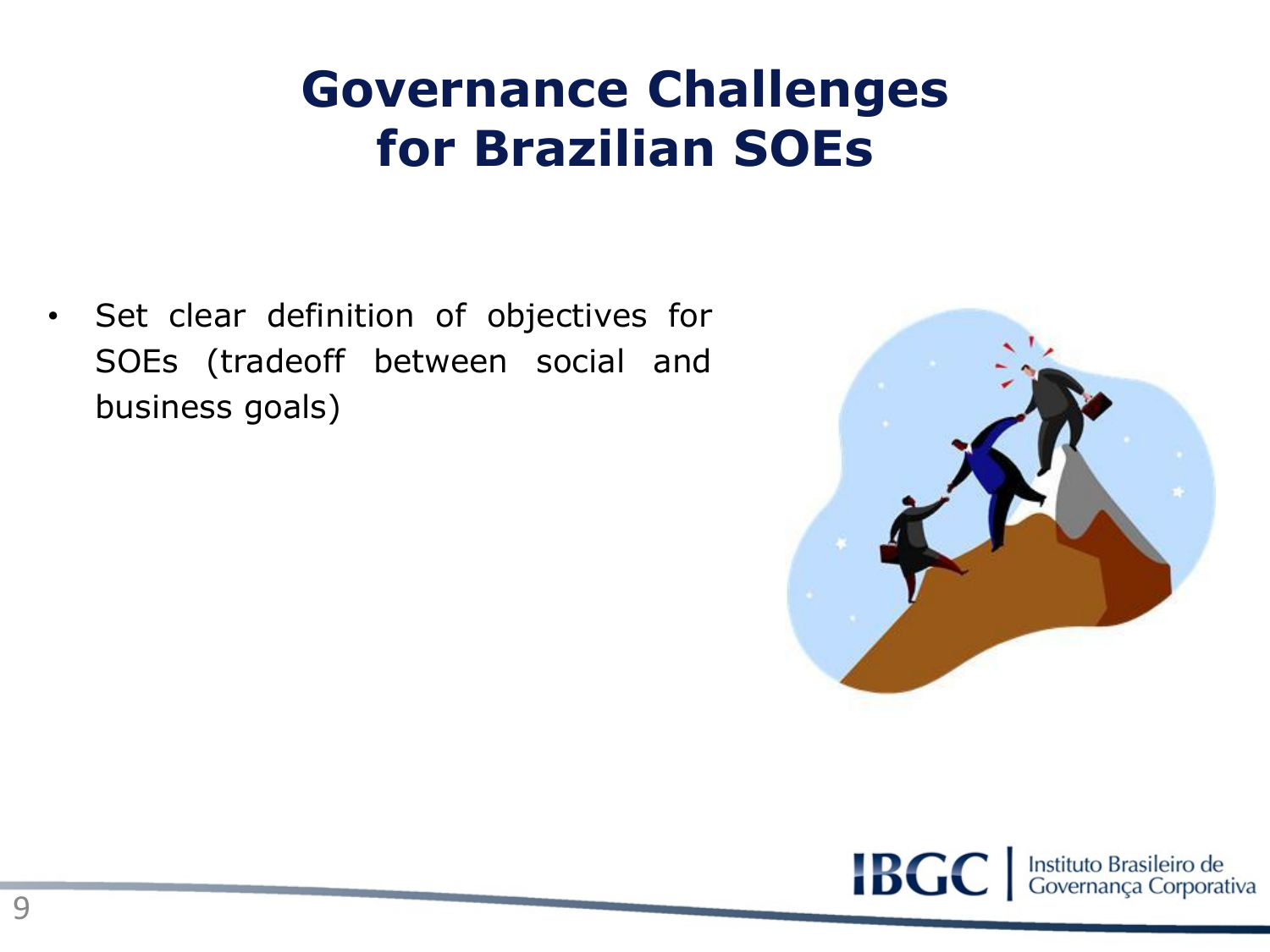## **Brazilian Corporate Law**

*Controlling Shareholder*

**Article 238**. A legal entity controlling a **mixed-economy corporation** has the **duties and responsibilities of a controlling shareholder** (article 116 and 117), **but it may direct the activities of the corporation so as to satisfy the public interest** in relation to its own functions.

Source: **Brazilian Law no. 6.404 of December 15, 1976**

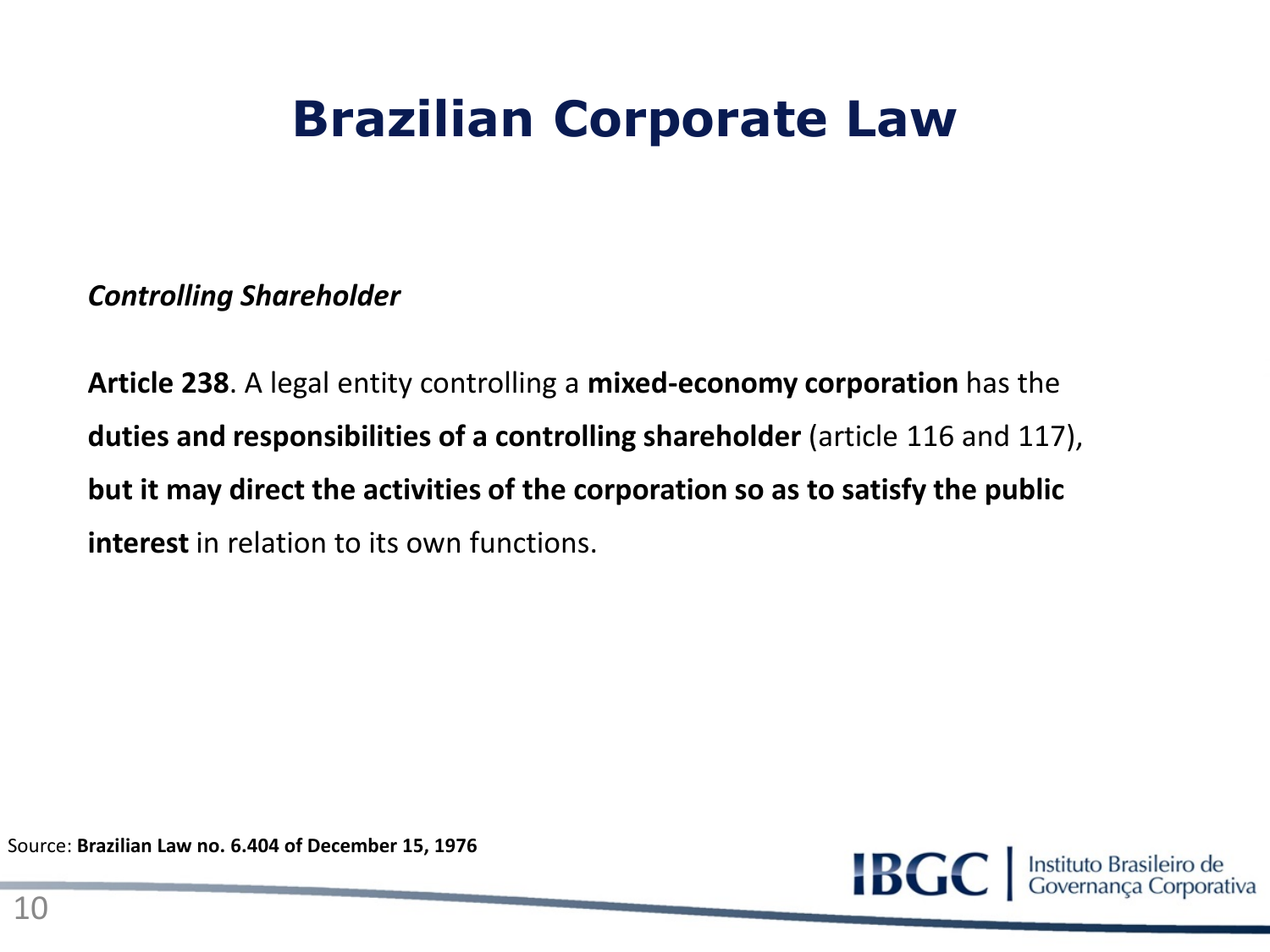# **Brazilian SOEs: Governance Challenges & Solutions**

- Set clear definition of objectives for SOEs (tradeoff between social and business goals)
- Mandatory qualification of directors
- Inclusion of 'independent' directors, appointed by society
- Selection and appointment of directors
- Improvement of transparency/ disclosure methodology
- Regular Board Evaluation performed by independent agents



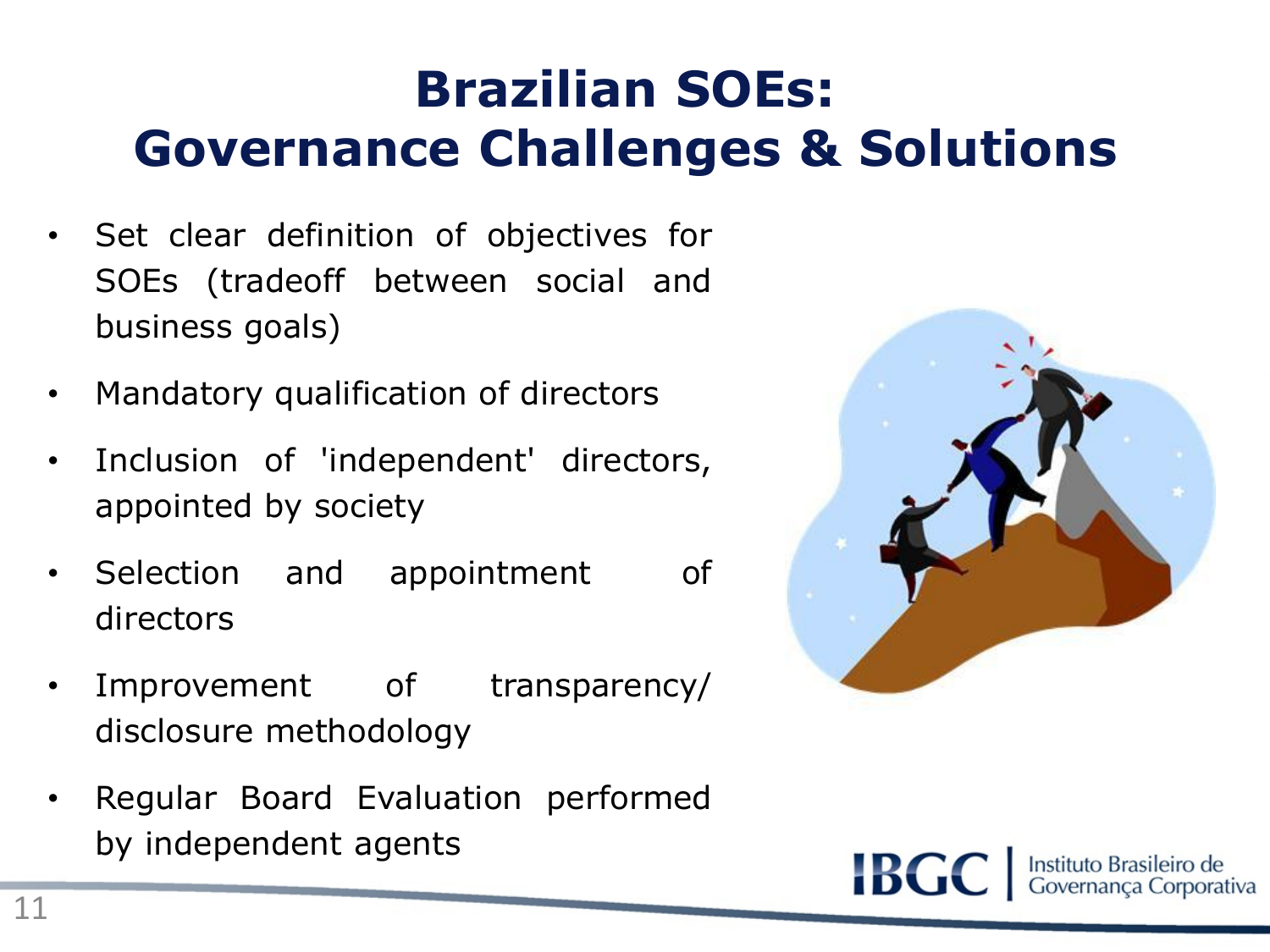# **Brazilian SOEs: Governance Challenges & Solutions**

- Promote the existence of government bodies responsible for improving CG Practices at SOEs
- Ensure independency of the regulators: equitable treatment for public and private sectors
- Improvement of law enforcement for directors
- Vigilant and diligent minority shareholders and other stakeholders.



**IBGC** Instituto Brasileiro de<br>Governança Corporativa